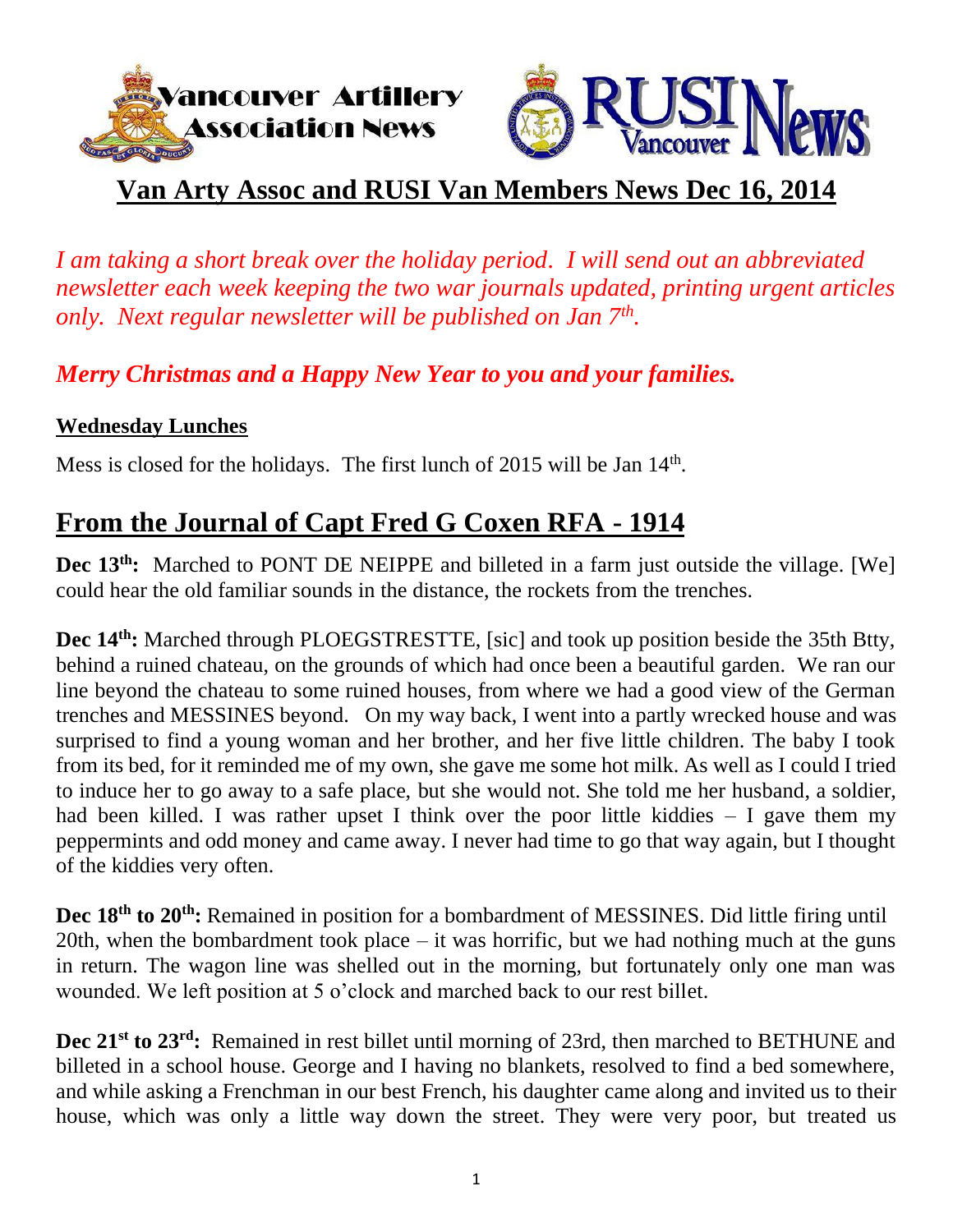handsomely. The mother, an elderly woman, doted on us, [and] gave us as much as we could possibly eat and drink. [She] made us up a bed on the floor, she called us at 3:15 am and had coffee ready for us. On leaving [she] was indignant when we went to make payment. We marched at 4:30 am towards LA BASSEE to take up position. It was Christmas Eve – a very grim Christmas Eve, and my thoughts were far away.

### **World War 2 - December 1939**

*John Thompson Strategic analyst quotes from his book "Spirit Over Steel"*

**Dec 11th:** The League of Nations has some fortitude for once and agrees to intervene in the Russo-Finnish war. Meanwhile the Finnish 9th Brigade envelops the 163rd Division at Suomussalmi.

**Dec 12th**: The Finns begin a series of counter-strokes against 8th Soviet Army in the Kollaa Sector; mauling the 139th Division and causing heavy losses to the 75th.

**Dec 13th:** A glorious day for the Royal Navy: The cruisers Exeter, Ajax and Achilles attack the Graf Spee in the battle of the River Platte, forcing the German pocket battleship to retire into Montevideo harbour. Meanwhile, in the North Sea the British submarine HMS Salmon damages Leipzig and Nuremburg, both cruisers are out of action for many months.

**Dec 14th:** The League of Nations kicks the USSR out. That oughta show 'em…

**Dec 15th:** Finnish troops retake Suomussalmi, but the Soviets capture Petsamo on the Arctic coast of the country."

**Dec 16<sup>th</sup>:** The Soviet 7th Army advances to the Finn's Mannerheim Line and start bashing away at it to little effect with a series of clumsy frontal assaults on the Finn's thick belt of defences.

**Dec 17th:** British deception operations about a massive buildup outside the River Platte fool the Captain of the Graf Spee – who is required by law to leave Montevideo but scuttles his damaged ship rather than getting his crew killed in a hopeless battle. Later, when Captain Langsdorf learns he was fooled, he takes his own life. Finnish troops cut off the 44<sup>th</sup> and 163<sup>rd</sup> Soviet rifle divisions; starving them of supply and leaving them strung out along several roads.

**Dec 20<sup>th</sup>:** Another Soviet division (122<sup>nd</sup>) is cut off and isolated by the Finns, and attacks on the Mannerheim line are running out of steam. It's an ugly aircraft, but will seem like an avenging angel to hard-pressed Soviet troops in the coming years: The first Ilyushin IL-2 Shturmovik takes to the air. In time, over 36,000 of this tough ground attack aircraft will be in service and Stalin – in a very threatening letter to a tardy manufacturer – will describe it as being as necessary to the Red Army as air and bread.